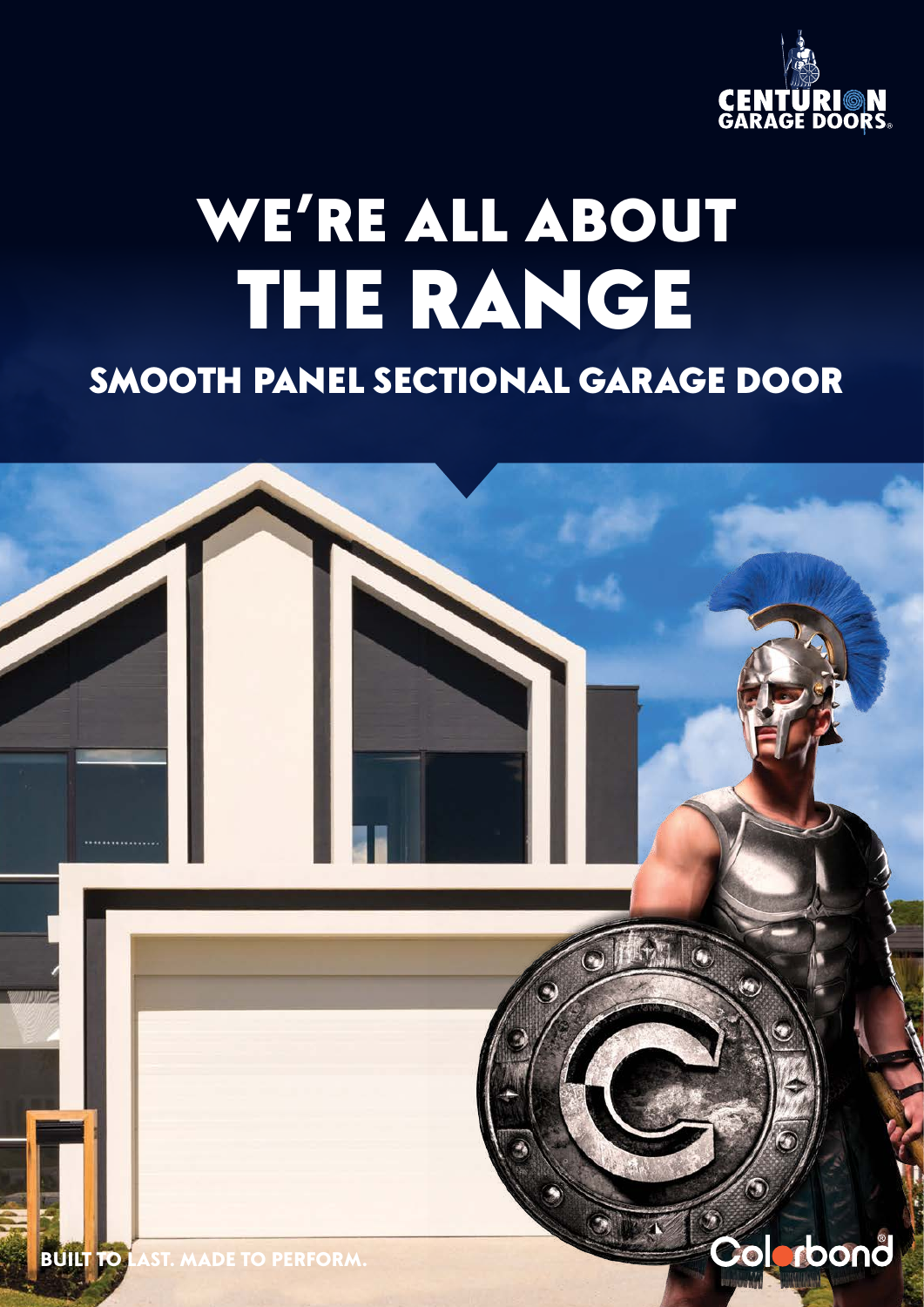## INTRODUCING THE SOVEREIGN SERIES. CENTURION'S STYLISH NEW SECTIONAL GARAGE DOOR.

The engineers behind Centurion Garage Doors have created a Sectional Garage Door that will change the way you look at your home. The Sovereign Series' smooth finish panel delivers a clean, crisp look to instantly modernise your home's façade. Manufactured from genuine Australian-made BlueScope Steel, Sovereign Series is made using a higher grade steel that is not only stronger but over 30% thicker than normal garage doors. This feature adds a new level of strength and durability to ensure that the Sovereign Series is a premium product in both look and build.



#### SAFE

THE SOVEREIGN SERIES FEATURES OUR REVOLUTIONARY FINGER-SAFE DESIGN AND A HOST OF OTHER SAFETY COMPONENTS TO ENSURE IT IS SAFER AND EASIER TO USE.



IRONG

THE SOVEREIGN SERIES IS MANUFACTURED USING HEAVIER GAUGE STEEL MAKING IT STRONGER AND MORE DURABLE THAN ANY OTHER TRADITIONAL SECTIONAL DOOR ON THE MARKET.



### SMOOTH

THE SOVEREIGN SERIES' DEFINING FEATURE IS ITS SMOOTH FINISH PANEL, WHICH PROVIDES A HIGHLY DESIRABLE CONTEMPORARY LOOK.



#### STYLISH

THE SOVEREIGN SERIES IS AVAILABLE IN 4 DECORATOR COLOURS AND 2 STYLISH DESIGNS TO SUIT A VARIETY OF HOME STYLES.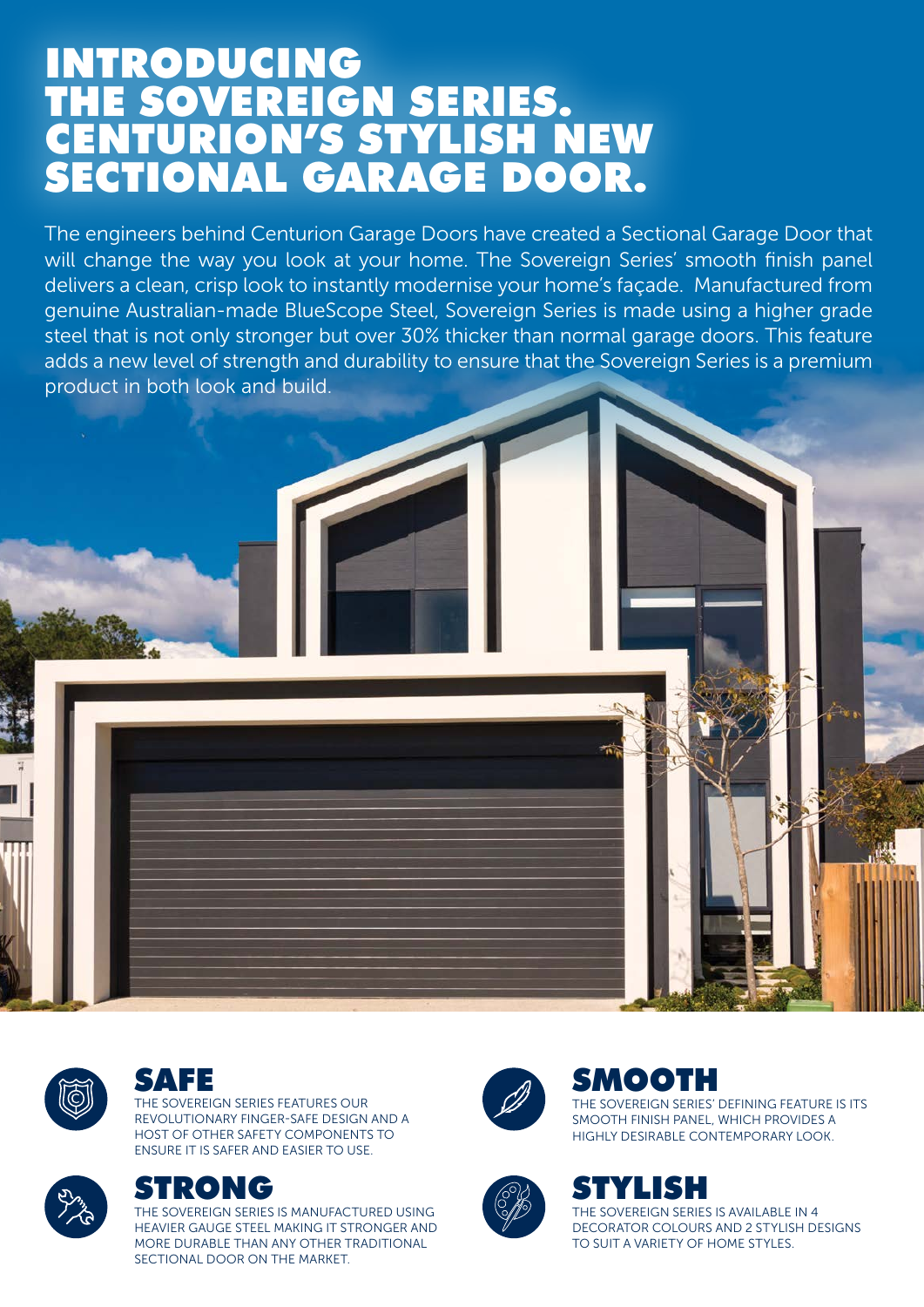## SOVEREIGN SERIES DESIGN RANGE



## SOVEREIGN SERIES COLOUR RANGE









**WOODLAND GREY®** 

**MONUMENT ®**